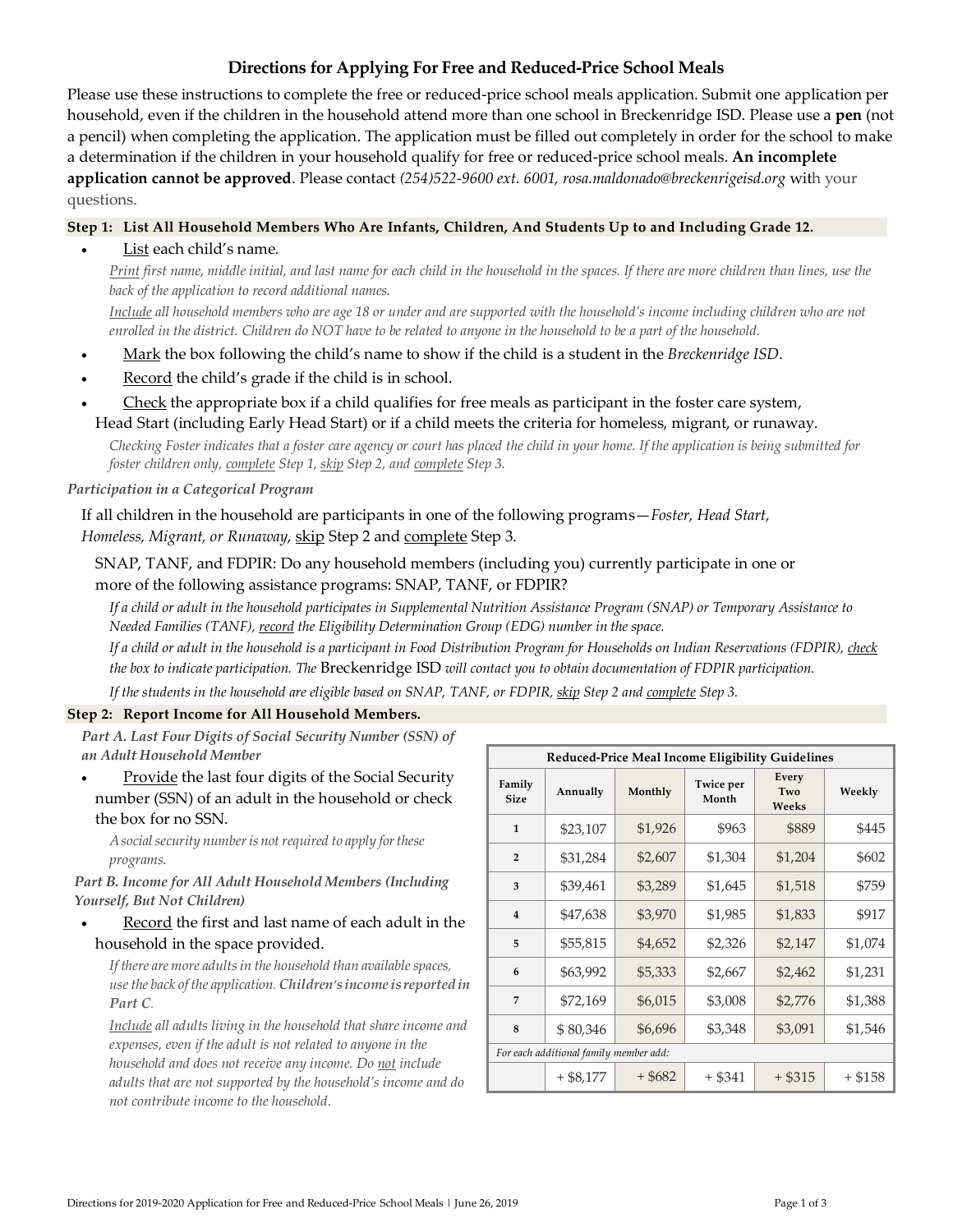Record the amount of income the adult receives under the type of income: Working Earnings; Public Assistance/Child Support/Alimony; Pensions/ Retirement/Social Security/Supplemental Security Income (SSI); and All Other.

*Report all amounts in gross income only and in whole dollars. Gross income is the total income received before taxes or deductions. Ensure that the income reported has not been reduced by the amounts deducted for taxes, insurance premiums, or any other purpose. The Adult Income Information Box provides additional information on the types of income that need to be reported. Foster children may be included as a member of the household or may be included on a separate application.* 

*Write a 0 in any field where there is no income to report. If you write 0 or leave any fields blank, you are certifying (promising)that there is no income to report. If local officials have known or available information that the household income was reported incorrectly, the application will be verified for cause.* 

 Circle how often each type of income is received (frequency).

### **Adult Income Information Box**

#### **Earnings from Work**

- *General Types of Income*
- Salary, wages, cash bonuses
- Strike benefits
- *U.S. Military*
- Allowances for off-base housing, food, and clothing
- Basic pay and cash bonuses (do NOT include combat pay, FSSA, or privatized housing allowances) *Self-Employed Worker*
- Net income from self-employment (farm or business)—calculated by subtracting the total operating expenses of the business from its gross receipts or revenue.

**Public Assistance/ Child Support/Alimony** 

*(Do not report the value of any cash value public assistance benefits NOT listed on the chart.)* 

- Alimony payments
- Cash assistance from State or local government
- Child support payments from court-ordered child support or alimony decree should be reported here. Informal but regular payments should be reported as *other* income in the next part.
- Unemployment benefits
- Worker's compensation
- **Pensions/Retirement/ Supplemental Security Income (SSI)** 
	- Annuities
	- Income from trusts or estates
	- Private Pensions or disability
	- Social Security (including railroad retirement and black lung benefits)
	- Supplemental Security Income (SSI)
	- Veteran's benefits

**All Other Income** 

- Earned interest
- Investment income
- Regular cash payments from outside household
- Rental income

| $=$ Weekly        | W |
|-------------------|---|
|                   | Ε |
| = Every 2 Weeks   |   |
| = Twice per Month |   |
| $=$ Monthly       | M |
| $=$ Annually      | А |
|                   |   |

### *Part C. Income for Children in the Household*

# Record total income **for each child in the household who receives regular income** by how often income is received (frequency).

## *Record adult income in Part B.*

*Record the income of each child who receives regular income under the frequency indicating how often the income is received. The Child Income Information Box (on the right) provides additional information on the types of income that needs to be reported for children in the household.* 

### *Part D. Total Household Members*